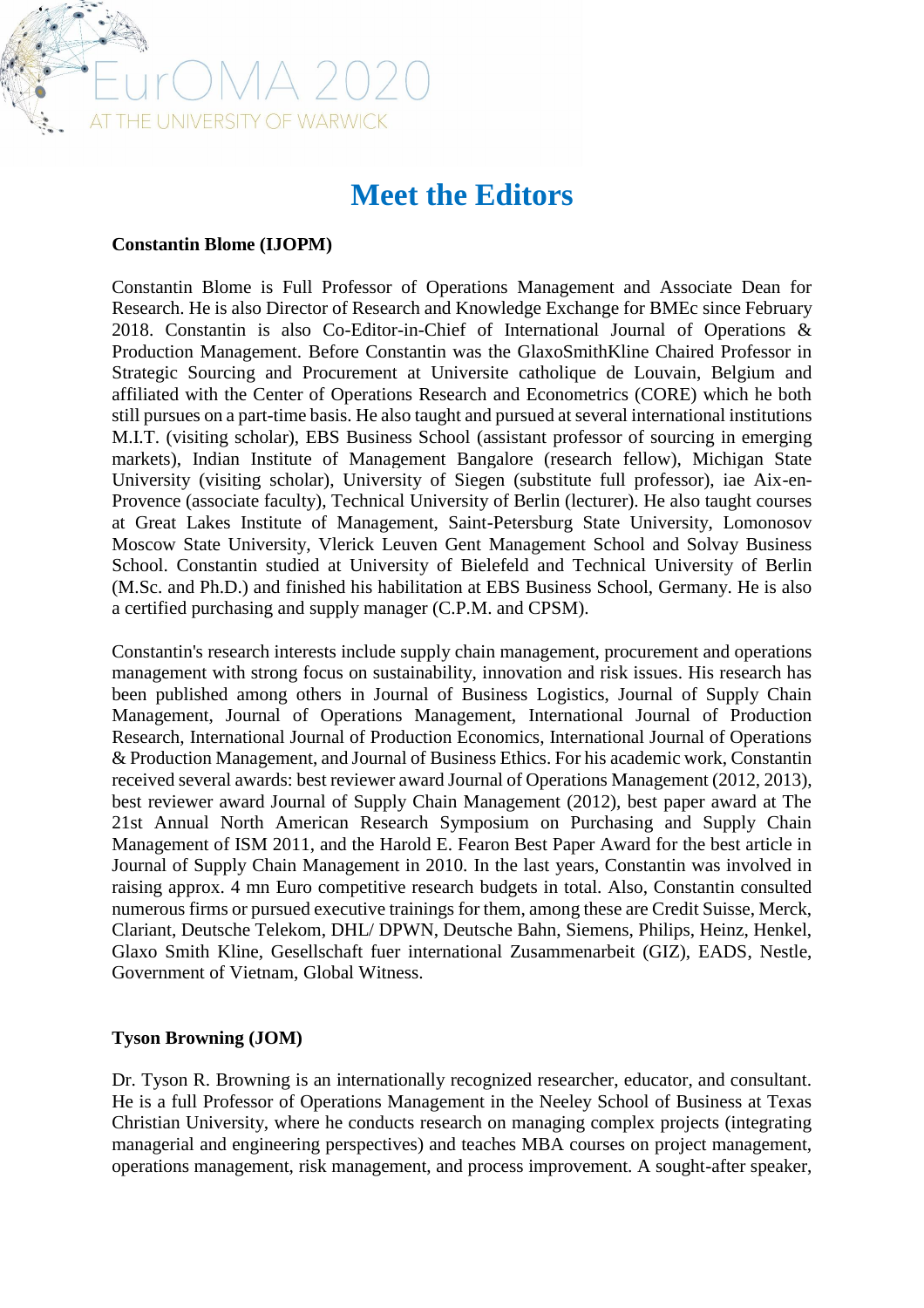he has trained and advised several organizations, including BNSF Railway, General Motors, Lockheed Martin, Northrop Grumman, Seagate, Siemens, Southern California Edison, and the U.S. Navy. He has also served as an expert witness in legal proceedings.

Prior to joining TCU in 2003, he worked for Lockheed Martin, the Lean Aerospace Initiative at the Massachusetts Institute of Technology (MIT), Honeywell Space Systems, and Los Alamos National Laboratory. He earned a B.S. in Engineering Physics from Abilene Christian University before two Master's degrees and a Ph.D. from MIT.

His research results appear in journals such as *California Management Review*, *Decision Sciences*, *IEEE Transactions on Engineering Management*, *Journal of Mechanical Design*, *Journal of Operations Management*, *Manufacturing & Service Operations Management, MIT Sloan Management Review, Production & Operations Management*, *Project Management Journal*, and *Systems Engineering*. He is also the co-author of a book on the Design Structure Matrix (DSM). He has given over 200 academic and industry presentations and workshops in 17 countries. Having previously served as a Department or Associate Editor for three journals, he is currently co-Editor-in-Chief of the *Journal of Operations Management*.

## **Suzanne de Treville (JOM)**

Suzanne de Treville is Professor of Operations Management at the University of Lausanne. Professor de Treville has played a pioneering role in the application of quantitative-finance methods to valuing supply chain responsiveness. She created OpLab to facilitate the implementation of these research insights and tools for managers and policy makers. She is currently Coeditor in Chief for the Journal of Operations Management.

Professor de Treville is focusing on ways in which firms can be more competitive from an operations management perspective, including by measuring the real value of producing close to demand and by studying the role of process documentation in improving process consistency. Over the years, she has been able to accurately price the value of time when it comes to supply chain management. Her estimates show that firms tend to underestimate the true cost of lead time—the period between the decision to produce and the moment when demand is observed—leading them to offshore industrial production too heavily. Her results also demonstrate that it is rational to produce a mix of functional products and innovative products and to do so closer to where the demand for each is situated.

## **Bart MacCarthy (IJPE)**

Professor MacCarthy has been Professor of Operations Management at the University of Nottingham since January 2003. After an early career in industry he undertook his PhD at the University of Bradford in the early 1980s, followed by postdoctoral work in the Mathematics Institute at Oxford University. He joined Nottingham in the late 1980's.

His research spans the analysis, modelling and management of operational systems in a wide range of sectors. He has led major funded research projects on effective decision support in planning and scheduling, Mass Customization, Supply Chain management and Order Fulfilment modelling. Sources of funding have included the research councils, European funding agencies and industry. He has researched and consulted with a wide range of industries including textiles and clothing, automotive, aerospace, engineering, consumer products and